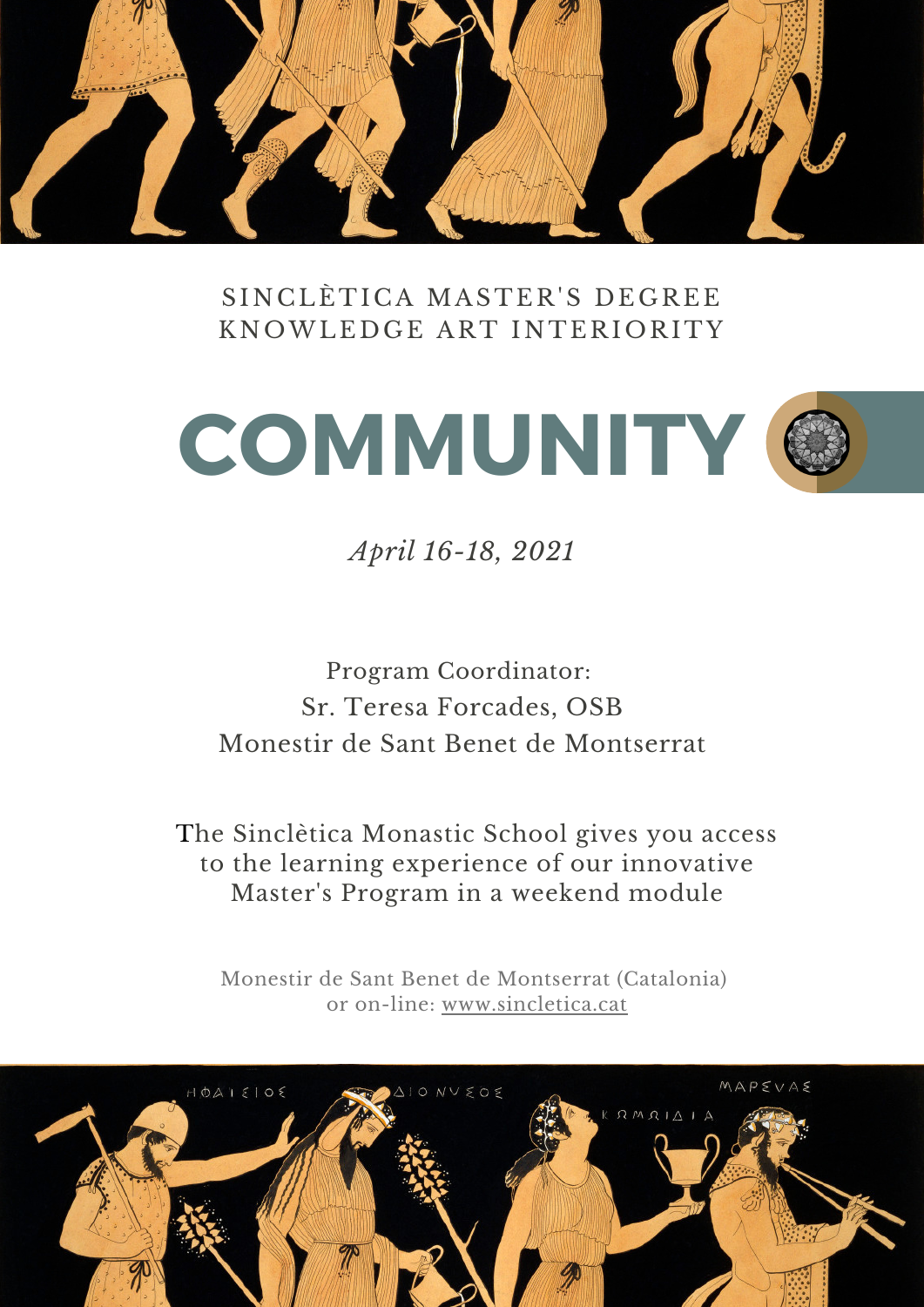# THE TOPIC FOR THE THEMATIC BLOCK IN APRIL 2021 IS **COMMUNITY**

- A team of five international professors will be sharing **Five Pearls** on COMMUNITY from the perspective of Literature, Bible, Fine Arts, Theology and Music. **Pearls** are literary, artistic or musical works, theological writings or biblical passages that the subjectivity of the professor finds particularly helpful or illuminating; **monastic wisdom has always known that experience and knowledge cannot be separated**; a key element of our master's program is that the professors will share with the students not only their expertise on the subject, but also their personal link to it.

- The classes can be attended on-site or on-line. Registering online gives access to the live streaming of the classes. All students have access to the stored videos for later viewing; during the streaming, on-line participants are able to interact with the professors and with the on-site students via Zoom platform.

- The language is English. Two weeks after the lectures, all videos appear subtitled in English, Catalan and Spanish. The subtitled videos are available to all students during 30 days.

> The fee is 100€; scholarships are available; don't hesitate to ask. Interested please write to the Registrar's Office at: [registrar@sincletica.cat](http://sincletica.cat/) [www.sincletica.cat](https://www.sincletica.cat/)